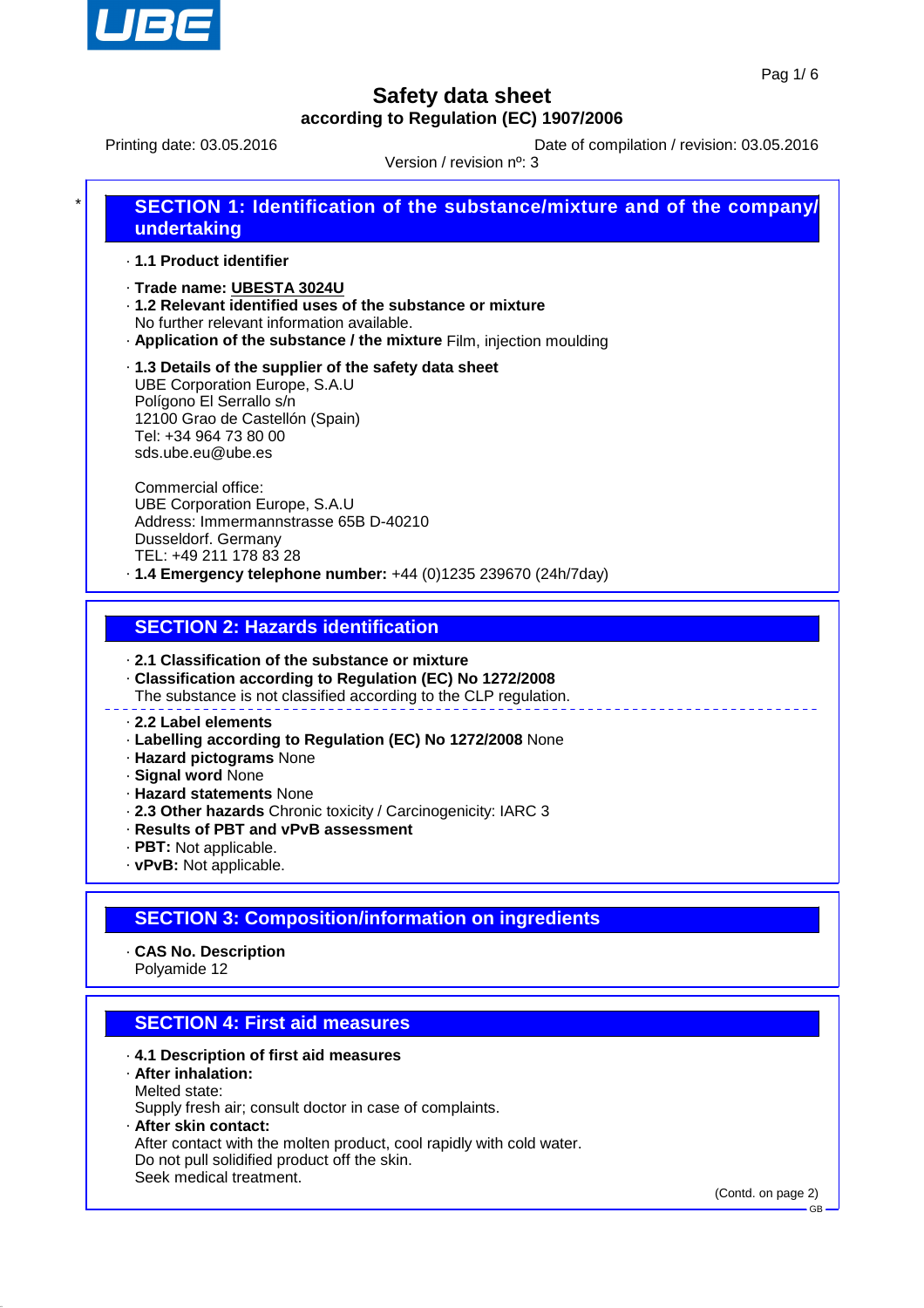

Printing date: 03.05.2016 **Date of compilation / revision: 03.05.2016** 

Version / revision nº: 3

**Trade name: UBESTA 3024U**

· **After eye contact:**

Rinse opened eye for several minutes under running water. If symptoms persist, consult a doctor. · **After swallowing:**

Rinse out mouth and then drink plenty of water.

Seek medical treatment.

- · **4.2 Most important symptoms and effects, both acute and delayed**
- No further relevant information available.
- · **4.3 Indication of any immediate medical attention and special treatment needed** No further relevant information available.

#### **SECTION 5: Firefighting measures**

· **5.1 Extinguishing media**

- · **Suitable extinguishing agents: Water** Fire-extinguishing powder
- Carbon dioxide
- · **5.2 Special hazards arising from the substance or mixture** In case of fire, the following can be released: Carbon monoxide (CO) Carbon Dioxide (CO2) Under certain fire conditions, traces of other toxic gases cannot be excluded, e.g.: Hydrogen cyanide (HCN) Ammonia (NH3) · **5.3 Advice for firefighters**
- · **Protective equipment:**
- Wear fully protective suit.

Wear self-contained respiratory protective device.

### **SECTION 6: Accidental release measures**

· **6.1 Personal precautions, protective equipment and emergency procedures** Not required.

- · **6.2 Environmental precautions:** Do not allow to enter sewers/ surface or ground water.
- · **6.3 Methods and material for containment and cleaning up:**

Send for recovery or disposal in suitable receptacles.

· **6.4 Reference to other sections** See Section 7 for information on safe handling. See Section 8 for information on personal protection equipment. See Section 13 for disposal information.

## **SECTION 7: Handling and storage**

· **7.1 Precautions for safe handling**

molten state: Handle with care - Do not subject to grinding/shock/friction. No special measures required.

- · **Information about fire and explosion protection:** Protect against electrostatic charges.
- · **7.2 Conditions for safe storage, including any incompatibilities**
- · **Storage:**

· **Requirements to be met by storerooms and receptacles:** Store in cool, dry conditions in well sealed receptacles.

(Contd. on page 3)

GB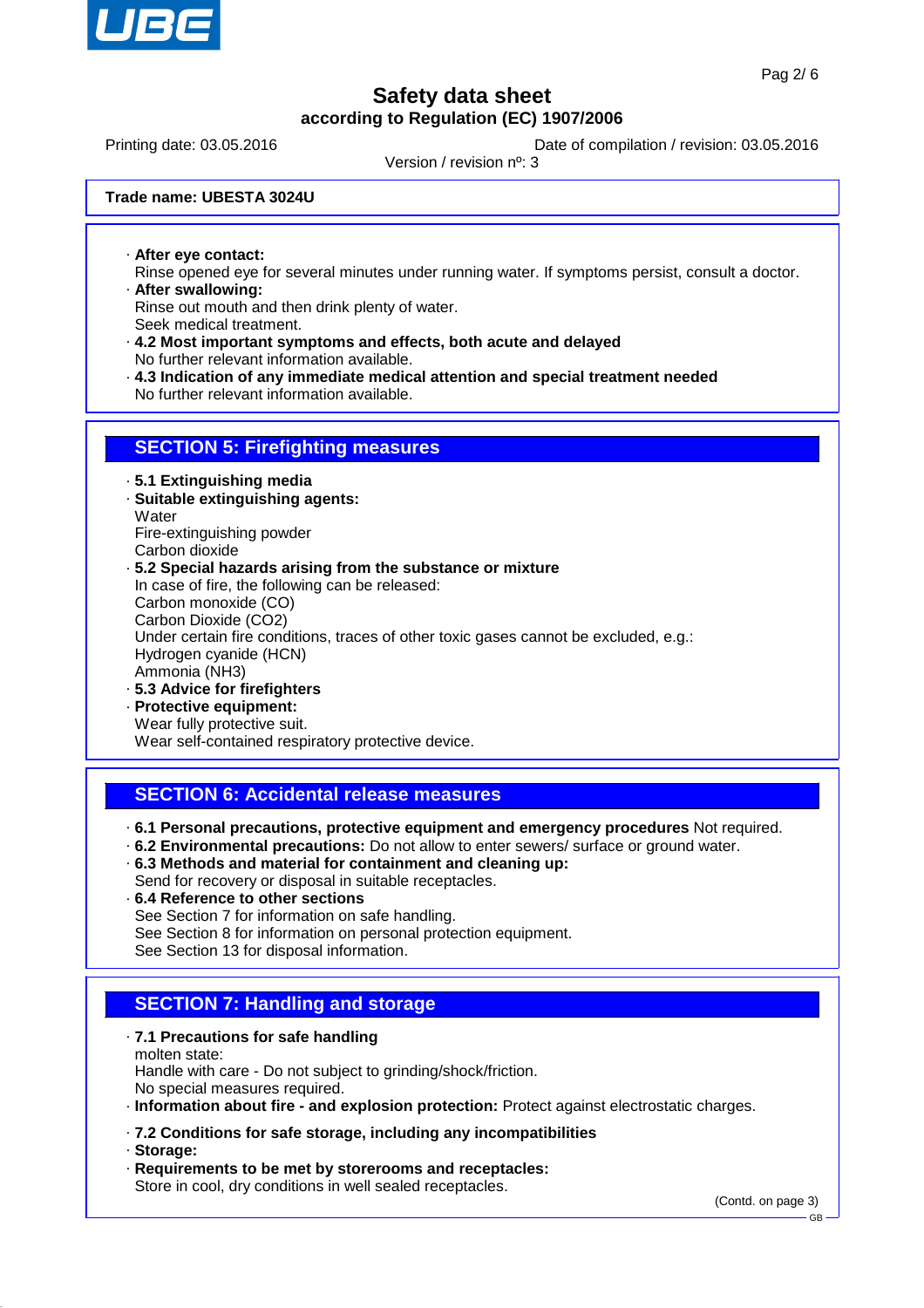

GB

## **Safety data sheet according to Regulation (EC) 1907/2006**

Printing date: 03.05.2016 **Date of compilation / revision: 03.05.2016** 

Version / revision nº: 3

**Trade name: UBESTA 3024U**

- · **Information about storage in one common storage facility:** Not required.
- · **Further information about storage conditions:** Protect from heat and direct sunlight.
- · **7.3 Specific end use(s)** No further relevant information available.

### **SECTION 8: Exposure controls/personal protection**

- · **Additional information about design of technical facilities:** No further data; see item 7.
- · **8.1 Control parameters**
- · **Ingredients with limit values that require monitoring at the workplace:** Not available
- · **Additional information:** The lists valid during the making were used as basis.
- · **8.2 Exposure controls**
- · **Personal protective equipment:**
- · **General protective and hygienic measures:**
- The usual precautionary measures are to be adhered to when handling chemicals. Avoid skin contact with the liquefied material.
- Avoid breathing dust/fume/vapours.
- · **Respiratory protection:** Not necessary if room is well-ventilated.
- · **Protection of hands:**

Melted state:



Protective gloves

- Heat protection gloves · **Material of gloves** Melted state: Heat protection gloves
- · **Eye protection:** Melted state: Face protection



Safety glasses

· **Skin and body protection:** Protective work clothing

## **SECTION 9: Physical and chemical properties**

| . 9.1 Information on basic physical and chemical properties<br><b>General Information</b><br>· Appearance:   |                |                    |  |
|--------------------------------------------------------------------------------------------------------------|----------------|--------------------|--|
| Form:                                                                                                        | <b>Pellets</b> |                    |  |
| Colour:                                                                                                      | White          |                    |  |
| · Odour:                                                                                                     | Odourless      |                    |  |
| Change in condition<br>Melting point/Melting range: 170-180 °C<br>Boiling point/Boiling range: Undetermined. |                |                    |  |
|                                                                                                              |                | (Contd. on page 4) |  |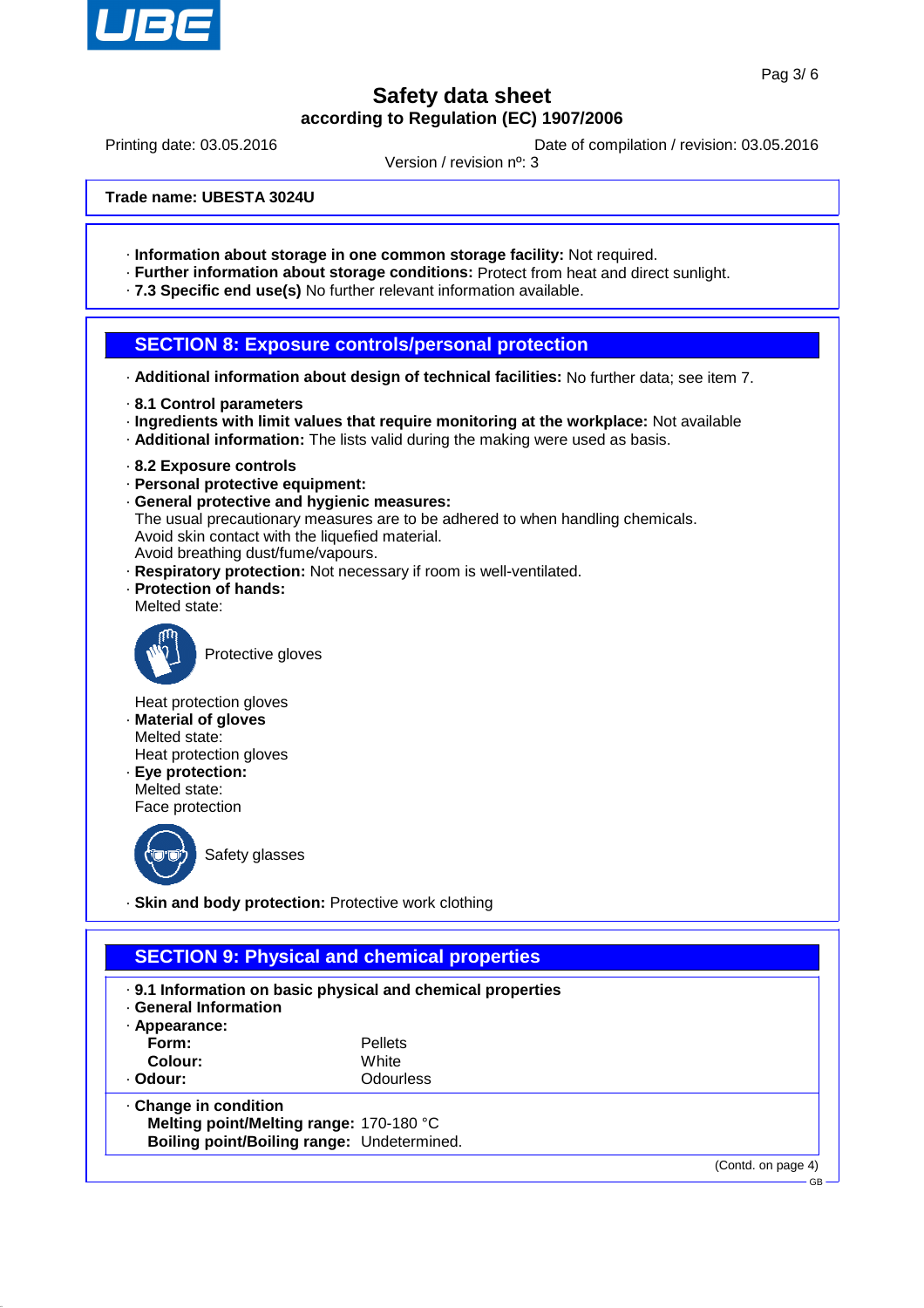

Printing date: 03.05.2016 **Date of compilation / revision: 03.05.2016** 

Version / revision nº: 3

**Trade name: UBESTA 3024U**

| · Flash point:                                                           | Not applicable.                                      |  |  |
|--------------------------------------------------------------------------|------------------------------------------------------|--|--|
| · Flammability (solid, gaseous): Product is not flammable.               |                                                      |  |  |
| Danger of explosion:                                                     | Product does not present an explosion hazard.        |  |  |
| · Density at 20 °C:                                                      | $0.97 - 1.07$ g/cm <sup>3</sup>                      |  |  |
| · Solubility in / Miscibility with<br>water:<br><b>Organic solvents:</b> | Insoluble.<br>$0.0\%$                                |  |  |
| Solids content:<br>. 9.2 Other information                               | 100.0%<br>No further relevant information available. |  |  |

### **SECTION 10: Stability and reactivity**

- · **10.1 Reactivity** No further relevant information available.
- · **10.2 Chemical stability**
- · **Thermal decomposition / conditions to be avoided:**
- Stable at environment temperature.
- No decomposition if used according to specifications.
- · **10.3 Possibility of hazardous reactions** No dangerous reactions known.
- · **10.4 Conditions to avoid** No further relevant information available.
- · **10.5 Incompatible materials:** Oxidizing agents, acids, bases and reactive agents.
- · **10.6 Hazardous decomposition products:** Carbon monoxide

Carbon dioxide

Hydrogen cyanide (prussic acid)

Ammonia

### **SECTION 11: Toxicological information**

- · **11.1 Information on toxicological effects**
- · **Acute toxicity** Based on available data, the classification criteria are not met.
- · **Primary irritant effect:**
- · **Skin corrosion/irritation** Based on available data, the classification criteria are not met.
- · **Serious eye damage/irritation** Based on available data, the classification criteria are not met.
- · **Respiratory or skin sensitisation** Based on available data, the classification criteria are not met.
- · **CMR effects (carcinogenity, mutagenicity and toxicity for reproduction)**
- · **Germ cell mutagenicity** Based on available data, the classification criteria are not met.
- · **Carcinogenicity** Based on available data, the classification criteria are not met.
- · **Reproductive toxicity** Based on available data, the classification criteria are not met.
- · **STOT-single exposure** Based on available data, the classification criteria are not met.
- · **STOT-repeated exposure** Based on available data, the classification criteria are not met.
- · **Aspiration hazard** Based on available data, the classification criteria are not met.

### **SECTION 12: Ecological information**

- · **12.1 Toxicity**
- · **Aquatic toxicity:** No further relevant information available.
- · **12.2 Persistence and degradability** No further relevant information available.

(Contd. on page 5)

GB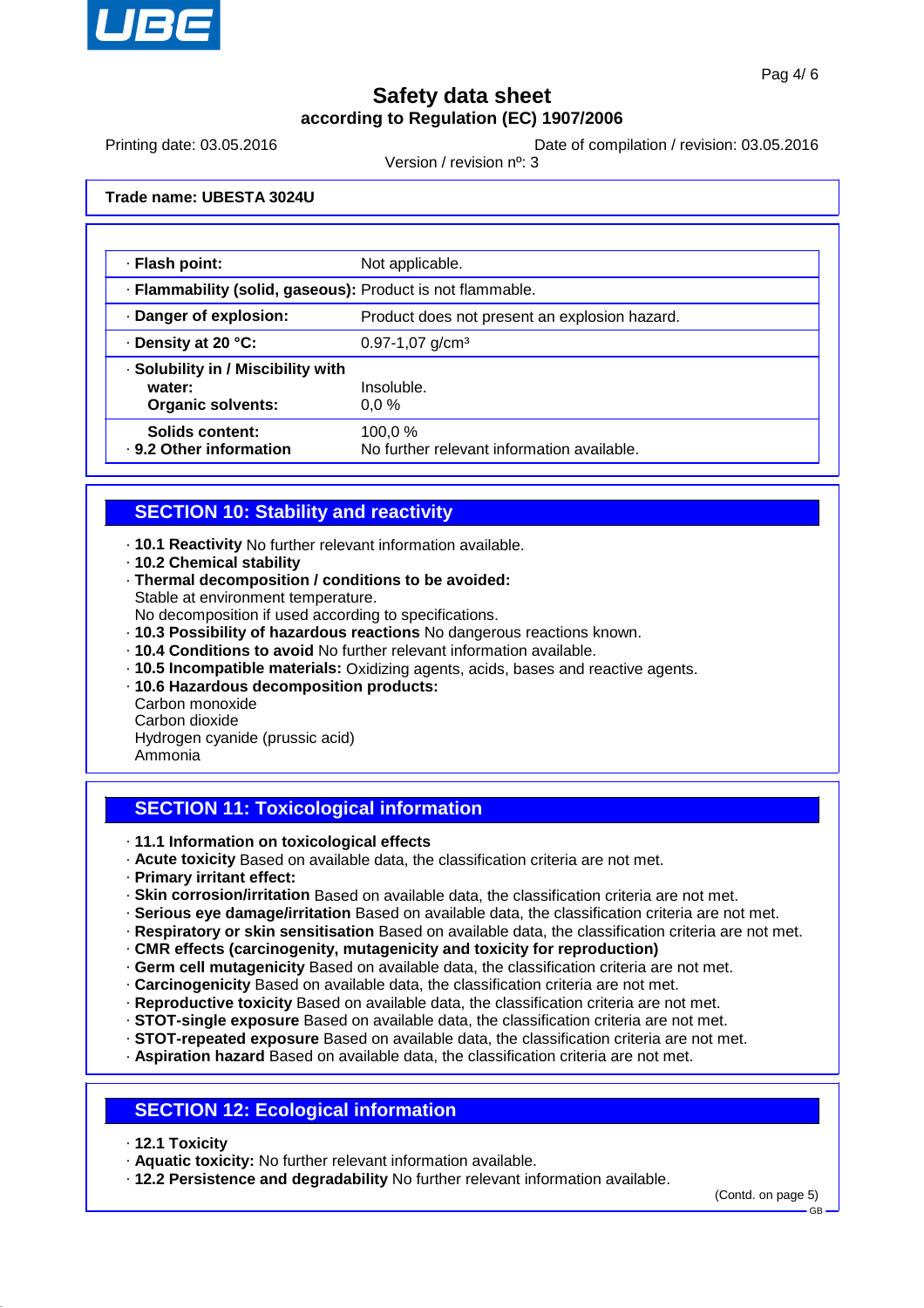

Printing date: 03.05.2016 **Date of compilation / revision: 03.05.2016** 

Version / revision nº: 3

**Trade name: UBESTA 3024U**

- · **12.3 Bioaccumulative potential** No further relevant information available.
- · **12.4 Mobility in soil** No further relevant information available.
- · **Additional ecological information:**
- · **General notes:** At present there are no ecotoxicological assessments.
- · **12.5 Results of PBT and vPvB assessment**
- · **PBT:** Not applicable.
- · **vPvB:** Not applicable.
- · **12.6 Other adverse effects** No further relevant information available.

#### **SECTION 13: Disposal considerations**

- · **13.1 Waste treatment methods**
- · **Recommendation**

Must not be disposed together with household garbage. Do not allow product to reach sewage system.

- · **Uncleaned packaging:**
- · **Recommendation:** Disposal must be made according to official regulations.

| <b>SECTION 14: Transport information</b>                                                      |                 |  |
|-----------------------------------------------------------------------------------------------|-----------------|--|
| . 14.1 UN-Number<br>· ADR, ADN, IMDG, IATA                                                    | None            |  |
| 14.2 UN proper shipping name<br>· ADR, ADN, IMDG, IATA                                        | None            |  |
| . 14.3 Transport hazard class(es)                                                             |                 |  |
| · ADR, ADN, IMDG, IATA<br>· Class                                                             | None            |  |
| ⋅ 14.4 Packing group<br>· ADR, IMDG, IATA                                                     | None            |  |
| . 14.5 Environmental hazards:<br>· Marine pollutant:                                          | No.             |  |
| 14.6 Special precautions for user                                                             | Not applicable. |  |
| 14.7 Transport in bulk according to Annex II<br>of Marpol and the IBC Code<br>Not applicable. |                 |  |
| · UN "Model Regulation":                                                                      | None            |  |

### **SECTION 15: Regulatory information**

- · **15.1 Safety, health and environmental regulations/legislation specific for the substance or mixture**
- No further relevant information available.
- · **15.2 Chemical safety assessment:** A Chemical Safety Assessment has not been carried out.

(Contd. on page 6)

GB